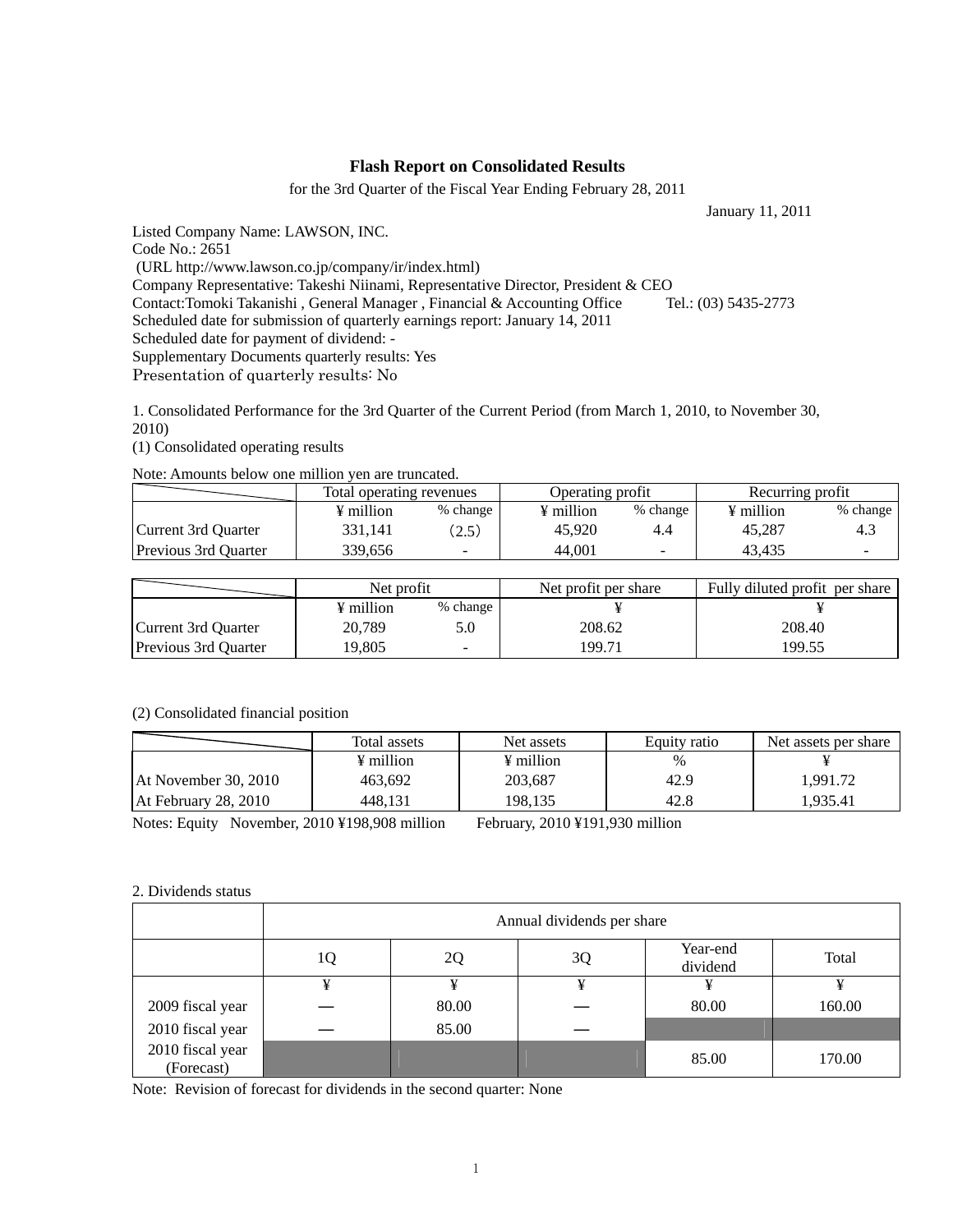3. Forecast Consolidated Performance for 2010 Fiscal Year (From March 1, 2010, to February 28, 2011)

|                  | 1 Total operating revenues |       | Operating profit |   | Recurring profit      |      | Net profit            |      |
|------------------|----------------------------|-------|------------------|---|-----------------------|------|-----------------------|------|
|                  | $\frac{1}{2}$ million      | $\%$  | ¥ million        | % | $\frac{1}{2}$ million | $\%$ | $\frac{1}{2}$ million | $\%$ |
| 2010 fiscal year | 439.000                    | (6.0) | 53,000           |   | 1.600                 |      | 23,200                | 84.7 |

Reference: Forecast net profit per share for the 2010 fiscal year: 232.30yen

Note: Revision of forecasts for consolidated performance during the third quarter: Yes

4. Other (Note) Please refer to Other on page 7 of the attachment for further details.

(1) Change in important subsidiaries during the period: None

(Note) This indicates any changes in specified subsidiaries during the second quarter resulting from a revision of the scope of consolidation.

(2) Adoptions of simplified accounting methods or special accounting methods in presentation of quarterly financial statements: Yes

(Note) This indicates whether any simplified accounting methods or special accounting methods were adopted in preparation of the quarterly financial statements.

(3) Changes in accounting principles, procedures, presentation methods, etc., pertaining to preparation of consolidated financial statements

i) Changes associated with revision in accounting standards: Yes

ii) Other changes: None

(Note) This indicates whether there were any changes in the accounting principles, procedures, presentation methods, etc. pertaining to the preparation of the consolidated financial statements as stated under Changes in Significant Accounting Policies for the Presentation of the Quarterly Financial Statements.

(4) Number of issued shares

i) The number of shares issued at the end of term November, 2010: 100,300,000 February, 2010: 99,600,000

ii) The number of treasury shares in the end of term

November, 2010: 432,513 February, 2010: 432,190

iii) Average number of shares during the term November, 2010: 99,652,292 November, 2009: 99,167,908

Note: Disclosure of progress of quarterly review procedures

At the time of disclosure of this quarterly flash report, review procedures for quarterly earnings reports based on the Financial Instruments and Exchange Act had not been completed.

Note: The above-mentioned forecast is based on the information, which is able to get hand at present, and including a potential risk and uncertainty. Actual achievements may differ from these forecasts due to many factors.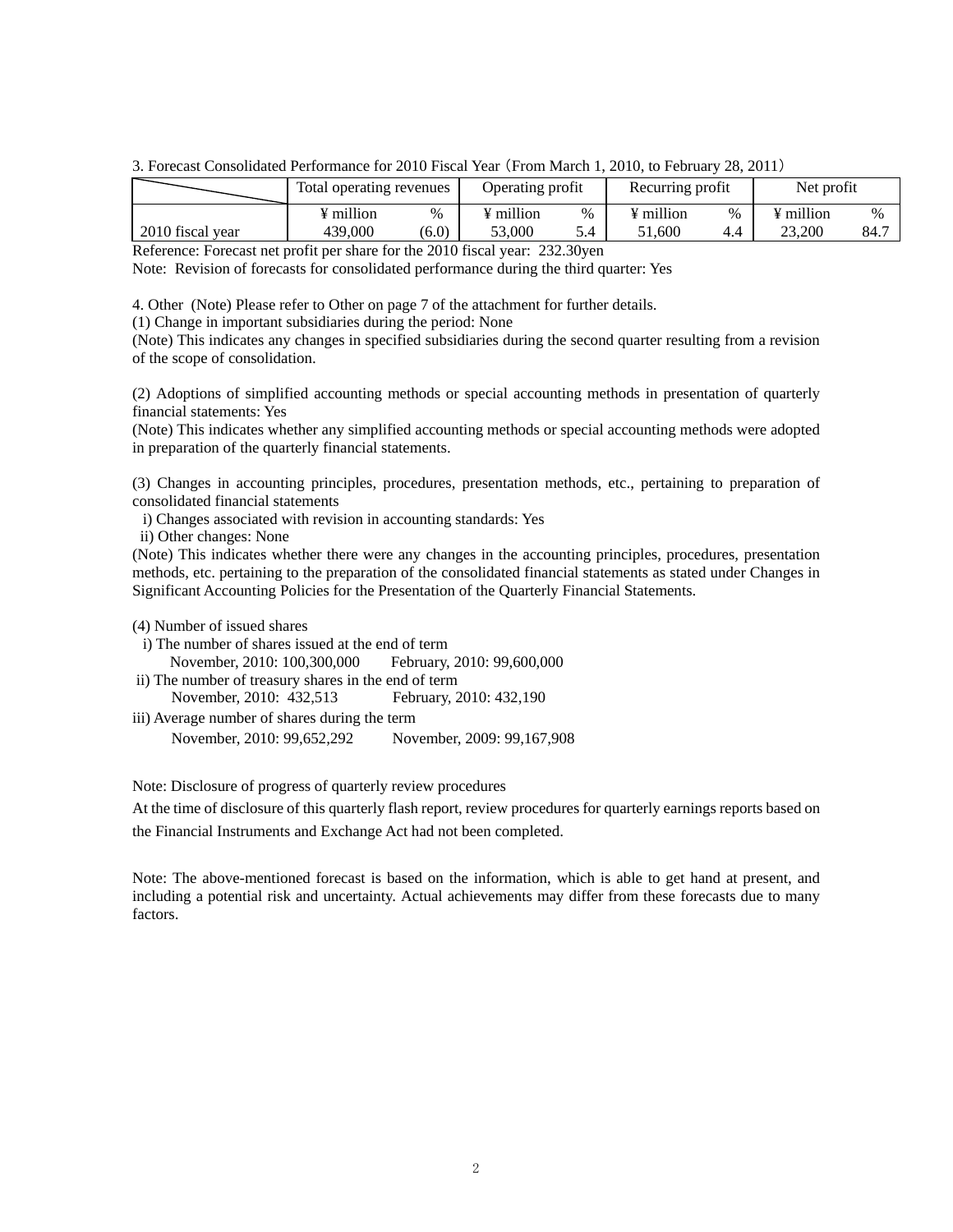### 1.Review of Operations

### (1) Review of Consolidated Operating Results

During the first nine months of fiscal 2010, the period from March 1 to November 30, 2010, the convenience store industry in Japan benefitted from one of the hottest summers on record, and a surge in demand for cigarettes ahead of a tobacco tax hike on October 1, 2010.

In this operating environment, the LAWSON Group (the "Company") took the following actions with the aim of improving customer satisfaction in CONVENIENCE STORE operations and other businesses to realize its corporate philosophy of "Happiness and Harmony in Our Community."

In terms of consolidated financial results for the first nine months of the fiscal year, total operating revenues were ¥331,141 million, down ¥8,514 million, or 2.5%, compared to the corresponding period of the previous fiscal year. Recurring profit was ¥45,287 million, up ¥1,852 million, or 4.3%, year on year. Net profit was ¥20,789 million, an increase of ¥983 million, or 5.0%, over the same period in the previous fiscal year.

#### (Convenience Store Operations)

On the merchandise front, we continued to roll out products offering a positive "surprise" to customers with their high added value relative to price by using high-quality ingredients procured through integrated purchasing. During the first nine months of fiscal 2010, LAWSON launched a series of upscale boxed lunches, "*Gohoubi-no-hitotoki*" (Enjoy luxury time), based on the concept of "boxed lunches that give customers extra satisfaction." These boxed lunches have proven very popular with customers. In November, revamped our *Onigiri-ya* rice-ball brand by extending the use of the well-known Niigata-grown Koshihikari rice from *Niigata Koshihikari* rice balls to all *Onigiri-ya* rice balls. We supported this move with an aggressive advertising and promotion campaign to further boost brand recognition.

Sales promotion activities during the period were focused chiefly on tie-ups with well-known characters that yield excellent results relative to investment. These included the Keion!! Fair in addition to the Fall Rilakkuma Fair, and the Evangelion Campaign.

In services, we established a system for issuing the *Ponta* multi-partner shopping point card instantly in stores based on requests from customers. We continue to make this service more convenient and attractive to customers. For example, since October we have increased the number and types of merchandise eligible for *Otameshi hikikai-ken* (trial exchange vouchers), which is one way to use *Ponta* points.

In store operations, to guide franchise owners to place orders from the perspective of customers, we utilized our IT system, PRiSM, to create sales areas based on analysis of purchase data from the multi-partner shopping points program. In addition, we worked to raise ordering precision by using PRiSM to show clearly where sales opportunities are being lost. This has boosted customer satisfaction even higher.

In new store openings the Company worked to develop stores with an emphasis on profitability, by rigorously adhering to proprietary group standards for opening stores.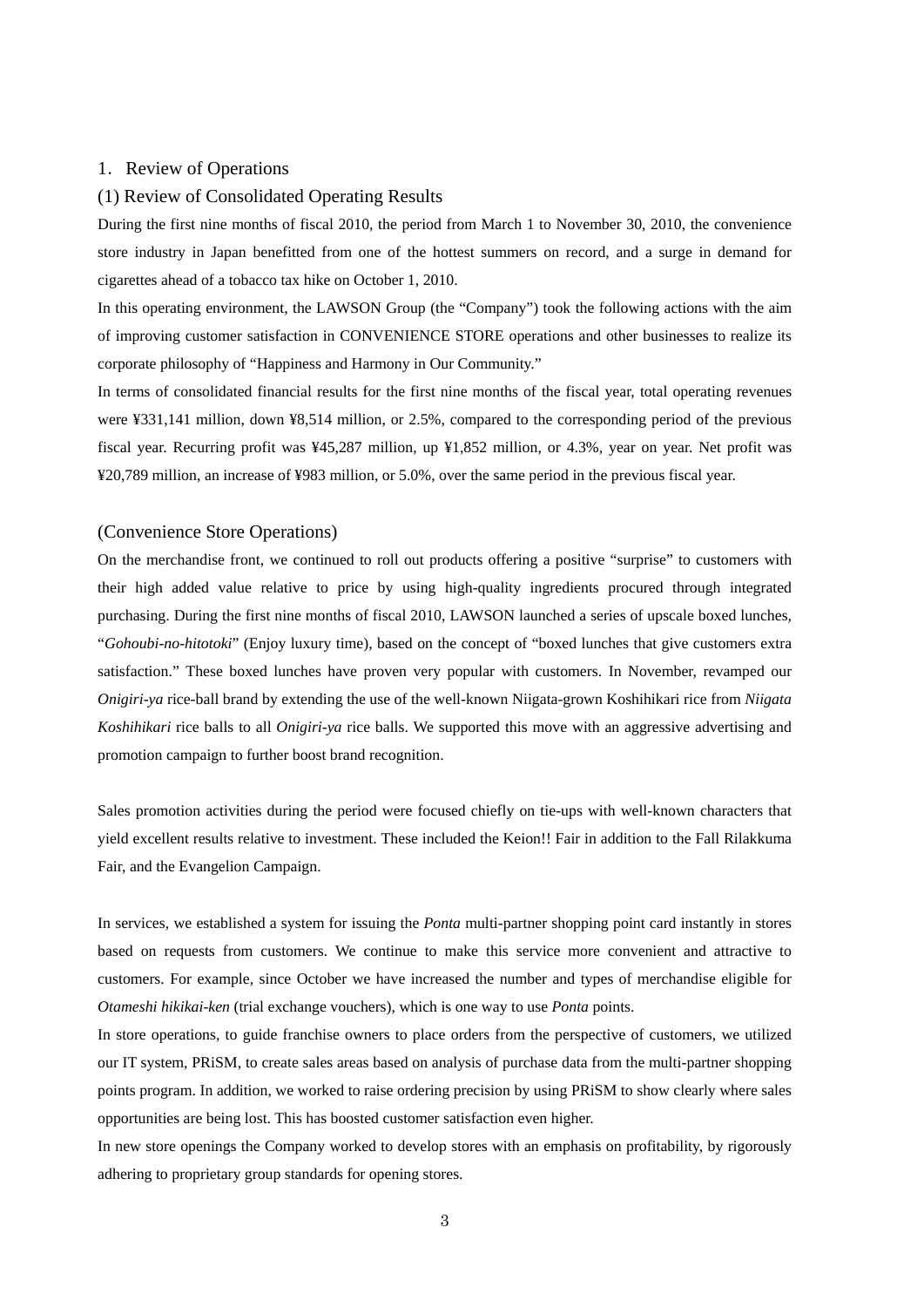[Change in Total Number of Stores] (Stores)

|                                               | <b>LAWSON</b> | <b>NATURAL</b><br><b>LAWSON</b> | <b>LAWSON</b><br>STORE100 and<br>SHOP99 | Total |
|-----------------------------------------------|---------------|---------------------------------|-----------------------------------------|-------|
| Total<br>as of<br>stores<br>March 1, 2010     | 8,540         | 89                              | 996                                     | 9,625 |
| Change during fiscal<br>year                  | 135           | 2                               | 34                                      | 171   |
| Total<br>as of<br>stores<br>November 30, 2010 | 8,675         | 91                              | 1,030                                   | 9,796 |

LAWSON conducted a share exchange on July 1, 2010 that made it the sole parent company of Ninety-nine Plus Inc., which operates the LAWSON STORE100 and SHOP99 formats. Ninety-nine Plus Inc. continued to introduce LAWSON Group private brand (PB) *Value Line* products at stores it operates and boxed lunches that are kept in chilled units. Ninety-nine Plus Inc. The number of stores managed by Ninety-nine Plus Inc. was 1,030 as of November 30, 2010.

As of November 30, 2010, the number of LAWSON stores operated by equity-method affiliate LAWSON Okinawa, Inc. in Okinawa Prefecture was 139.

SHANGHAI HUALIAN LAWSON CO., LTD., a Chinese equity-method affiliate, in Shanghai, China, was offering guidance to 314 stores as of November 30, 2010.

Furthermore CHONGQING LAWSON CO., LTD. which LAWSON has a 100% equity interest, was operating four stores as of November 30, 2010,.

#### **(Other Businesses)**

In addition to convenience store operations, the Company is also involved in ticket sales, and financial-related services.

LAWSON ENTERMEDIA, INC., which operates the ticket sales business, reported strong ticket transaction volumes for events and leisure activities during the period under review. LAWSON ENTERMEDIA has also made progress in responding to the misappropriation of funds that came to light in the previous business year. Specifically, LAWSON ENTERMEDIA has strengthened internal controls through activities led by the internal Risk Management & Compliance Committee.

LAWSON ATM Networks, Inc., which operates a financial services-related business, recorded higher operating revenues and operating profit as a result of increases in the number of ATM machines installed nationwide in LAWSON stores and in the number of transactions. As of November 30, the number of ATMs installed nationwide reached 8,046.

Furthermore, advertising business operator Cross Ocean Media, Inc. worked to develop and operate new high-value-added media such as digital signage.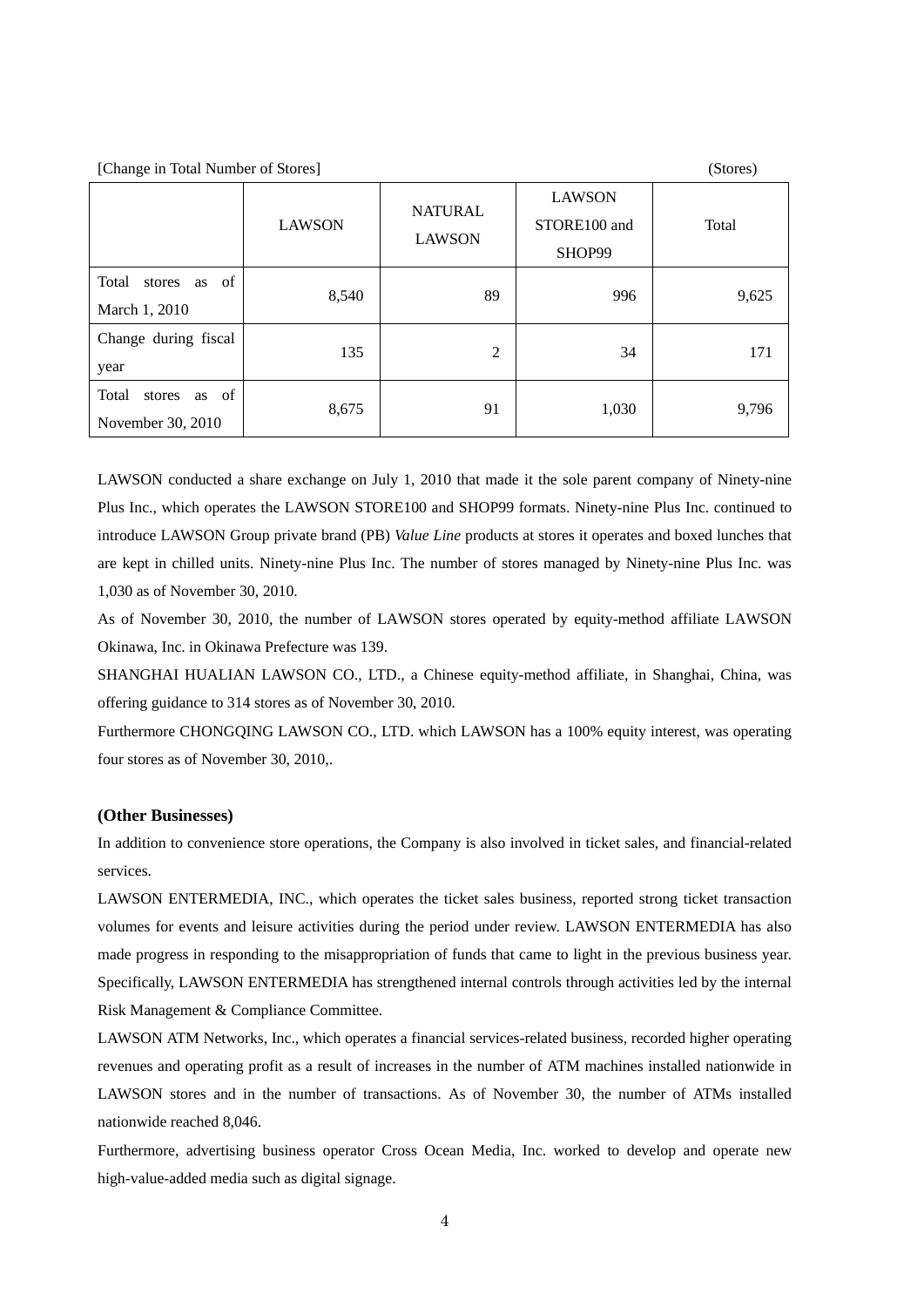LAWSON concluded a stock transfer agreement with HMV Japan K.K. on October 28, 2010. This agreement has made HMV Japan a LAWSON wholly-owned subsidiary, and is intended to expand the Group's entertainment business and increase its competitiveness in this area.

| Fiscal period         | Previous 3rd Ouarter          |                    | Current 3rd Quarter           |                    |  |
|-----------------------|-------------------------------|--------------------|-------------------------------|--------------------|--|
|                       | March 1, 2009 to November 30, |                    | March 1, 2010 to November 30, |                    |  |
|                       | 2009<br>Sales<br>Percentage   |                    | 2010                          |                    |  |
|                       |                               |                    | <b>Sales</b>                  | Percentage         |  |
| Product group         | (Millions of yen)             | Total $(\%)$<br>Of | (Millions of yen)             | Total $(\%)$<br>Of |  |
| Processed foods       | 682,865                       | 54.5               | 676,491                       | 53.4               |  |
| <b>Fast foods</b>     | 246,509                       | 19.7               | 243,984                       | 19.2               |  |
| Daily delivered foods | 175,237                       | 14.0               | 199,644                       | 15.8               |  |
| Nonfood products      | 148,115                       | 11.8               | 146,952                       | 11.6               |  |
| Total                 | 1,252,727                     | 100.0              | 1,267,073                     | 100.0              |  |

*Sales by product group throughout all Lawson Group stores* 

Some merchandise that was classified under fast food in the first half of the previous fiscal period has been reclassified under daily delivered goods in the presentation for the first half of the current fiscal period. The effect of the change is 6,594 million yen.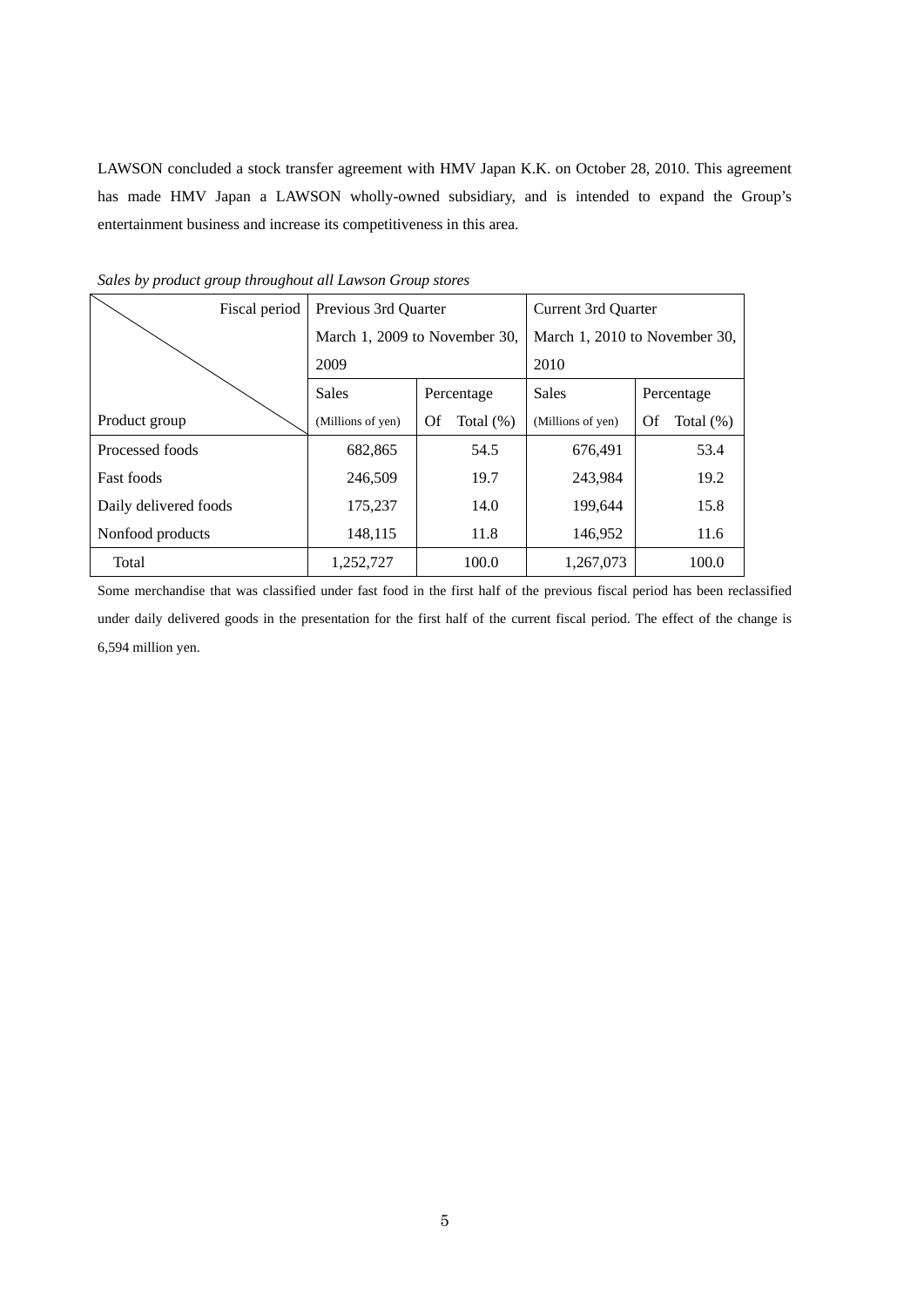| Prefecture | Number of | Prefecture | Number of | Prefecture | Number | Prefecture | Number of | Prefecture | Number of |
|------------|-----------|------------|-----------|------------|--------|------------|-----------|------------|-----------|
|            | stores    |            | stores    | of stores  |        | stores     |           | stores     |           |
| Hokkaido   | 533       | Saitama    | 384       | Gifu       | 123    | Tottori    | 89        | Saga       | 61        |
| Aomori     | 168       | Chiba      | 349       | Shizuoka   | 178    | Shimane    | 90        | Nagasaki   | 85        |
| Iwate      | 161       | Tokyo      | 1,280     | Aichi      | 465    | Okayama    | 122       | Kumamoto   | 91        |
| Miyagi     | 194       | Kanagawa   | 691       | Mie        | 96     | Hiroshima  | 140       | Oita       | 140       |
| Akita      | 152       | Niigata    | 103       | Shiga      | 125    | Yamaguchi  | 112       | Miyazaki   | 80        |
| Yamagata   | 60        | Toyama     | 111       | Kyoto      | 252    | Tokushima  | 103       | Kagoshima  | 106       |
| Fukushima  | 99        | Ishikawa   | 89        | Osaka      | 960    | Kagawa     | 99        | Total      | 9,796     |
| Ibaraki    | 108       | Fukui      | 99        | Hyogo      | 548    | Ehime      | 154       |            |           |
| Tochigi    | 108       | Yamanashi  | 70        | Nara       | 101    | Kochi      | 57        |            |           |
| Gunma      | 69        | Nagano     | 131       | Wakayama   | 110    | Fukuoka    | 350       |            |           |

*Number of stores by prefecture (As of* November 30*, 2010)* 

(2)Qualitative Information Regarding Changes in Other Consolidated Financial Indicators 1) Total Assets, Total Liabilities and Total Net Assets

As of November 30, 2010, total assets stood at ¥463,692 million, an increase of ¥15,560 million from February 28, 2010. This mainly reflected a ¥12,284 million increase in cash and bank deposits.

Total liabilities increased ¥10,008 million from February 28, 2010 to ¥260,005 million. This mainly reflected a ¥12,514 million increase in accounts payable-trade.

Net assets stood at ¥203,687 million, up ¥5,551 million from February 28, 2010. This primarily reflected a ¥6,176 million increase in capital surplus, the result of executing share exchanges to make consolidated subsidiaries Ninety-nine Plus Inc. and LAWSON ENTERMEDIA, INC. wholly owned subsidiaries of LAWSON.

2) Cash Flows during the 3rd Quarter

Cash and cash equivalents at November 30, 2010 stood at ¥59,627 million, up ¥4,784 million from February 28, 2010.

Operating activities provided net cash of ¥57,794 million, an increase of ¥16,926 million from the corresponding period of the previous fiscal year, mainly due to increases in accounts payable-trade and due to franchised stores.

Investing activities used net cash of ¥26,468 million, a decrease of ¥4,579 million from the corresponding period of the previous fiscal year, mainly due to a decrease in payment for acquisition of property and store equipment.

Financing activities used net cash of ¥26,528 million, an increase ¥4,242 million more year on year. This mainly reflected an increase in payments for purchase of treasury stock.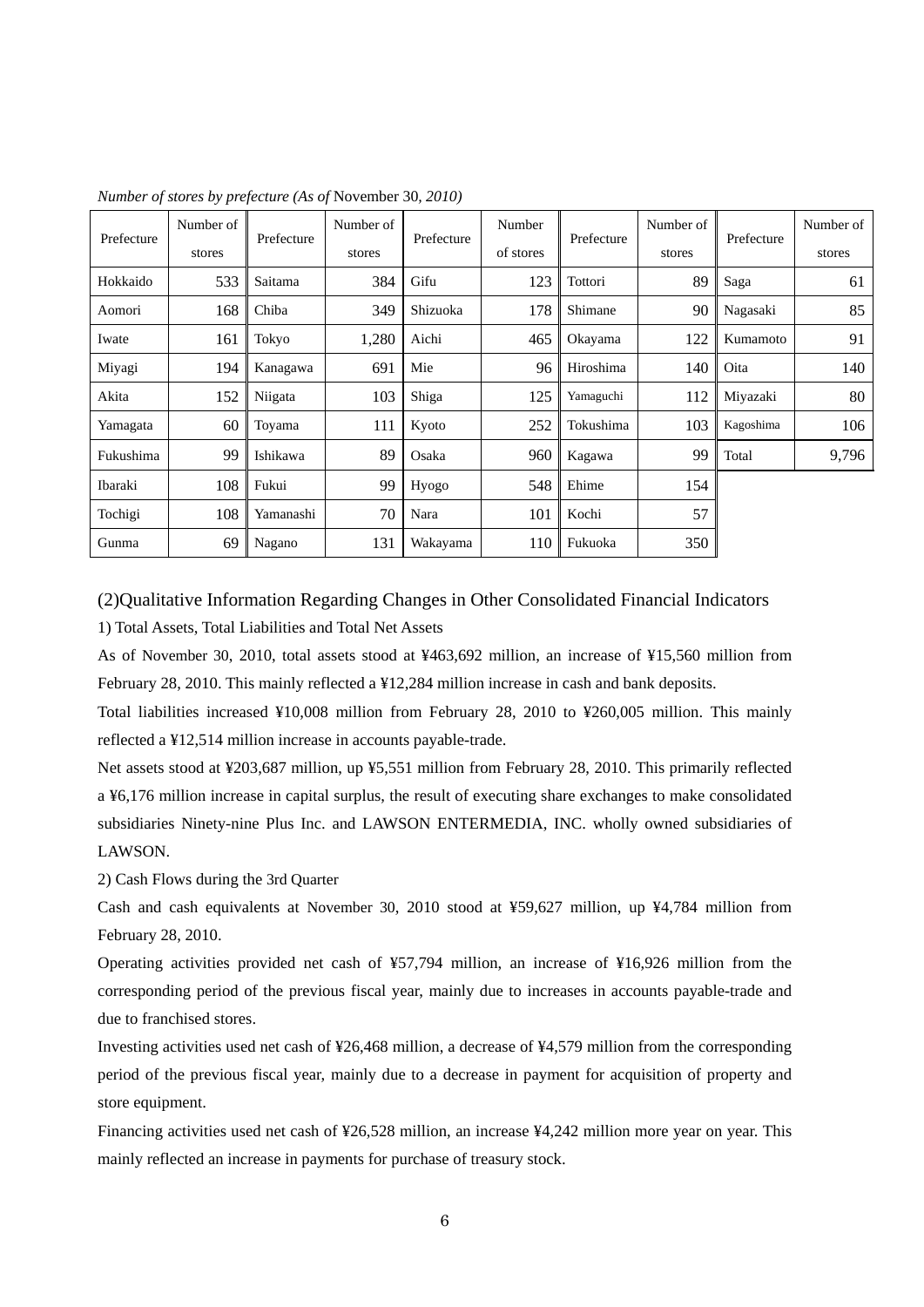### 2. Other

(1) Change in important subsidiaries during the period (Changes in certain specified subsidiaries resulting in revised scope of consolidation): None

(2) Adoptions of simplified accounting methods and accounting methods particular to presentation of quarterly financial statements:

① Adoption of simplified accounting methods: Yes

Regarding property and store equipment to which the declining-balance method is applied, the amount of depreciation is calculated by apportioning depreciation equally during the period.

② Accounting methods particular to presentation of quarterly financial statements: None

(3) Changes in accounting principles, procedures, presentation methods, etc., pertaining to preparation of consolidated financial statements (Those to be stated as significant accounting policies):

The Company is applying the Accounting Standard for Business Combinations (ASBJ Statement

No.21, December 26, 2008), the Accounting Standard for Consolidated Financial Statements

(ASBJ Statement No.22, December 26, 2008), and the Implementation Guidance on Accounting Standard for Business Combinations and Business Divestitures (ASBJ Guidance No.10, December 26, 2008) from this fiscal year.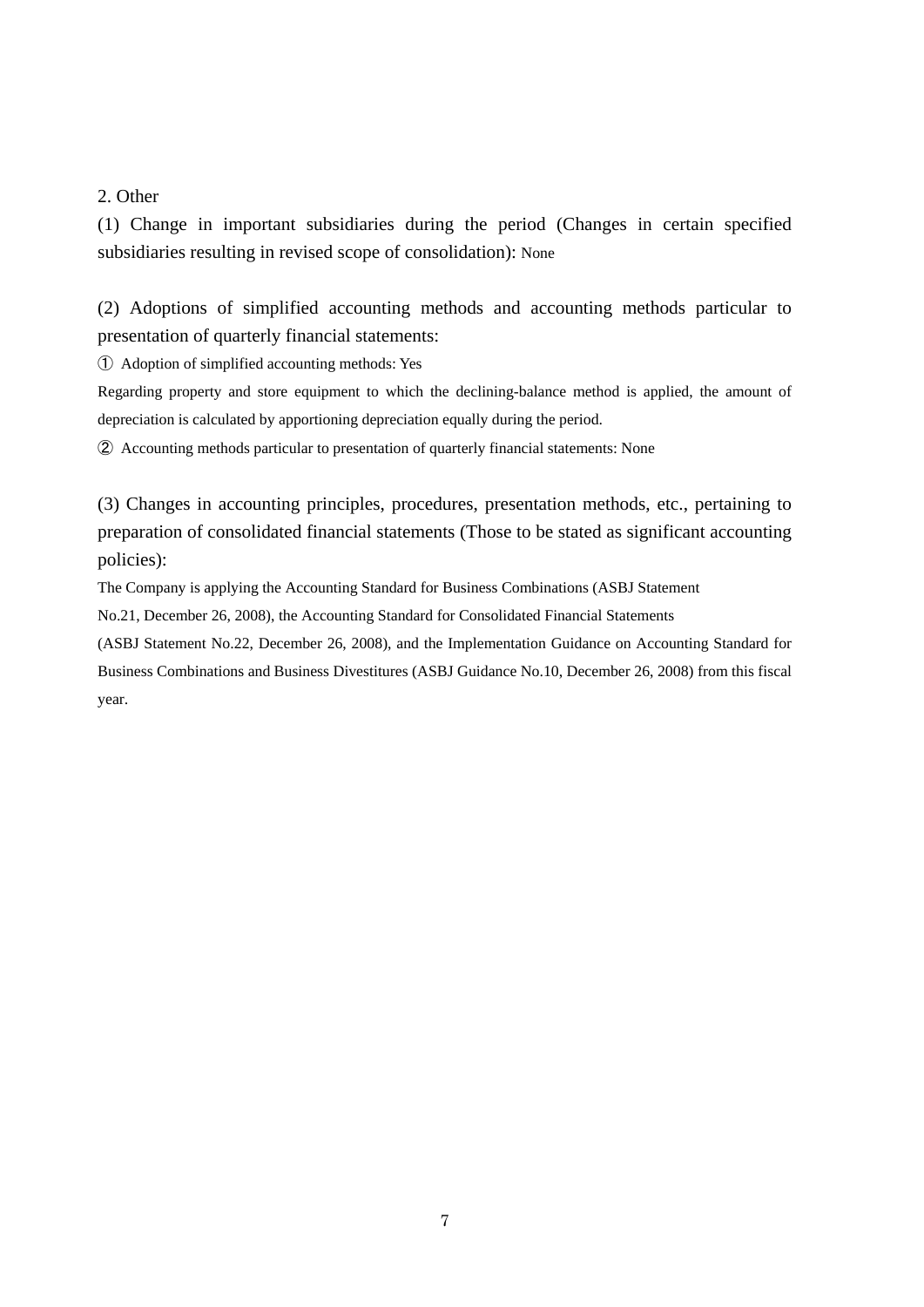## **3. Consolidated Financial Statements etc.**

(1)Consolidated Balance Sheets

As of November 30, 2010 and February 28, 2010 (Millions of yen)

|                                                                  | November 30, 2010 | February 28, 2010 |
|------------------------------------------------------------------|-------------------|-------------------|
| <b>Current assets:</b>                                           |                   |                   |
| Cash and bank deposits                                           | 76,301            | 64,017            |
| Accounts receivable—due from franchised stores                   | 19,212            | 20,790            |
| Marketable securities                                            |                   | 2,500             |
| Merchandise inventories                                          | 4,839             | 4,446             |
| Accounts receivable-other                                        | 26,857            | 26,445            |
| Deferred tax assets                                              | 2,914             | 4,587             |
| Other                                                            | 9,853             | 9,567             |
| Allowance for doubtful accounts                                  | (132)             | (155)             |
| <b>Total</b>                                                     | 139,847           | 132,198           |
| <b>Fixed assets:</b>                                             |                   |                   |
| Property and store equipment                                     |                   |                   |
| Buildings and structures                                         | 189,031           | 183,841           |
| Accumulated depreciation                                         | (93,906)          | (87, 388)         |
| Buildings and structures-net                                     | 95,125            | 96,452            |
| Vehicles, tools, furniture and fixtures                          | 57,714            | 57,241            |
| Accumulated depreciation                                         | (45,258)          | (44, 383)         |
| Vehicles, tools, furniture and fixtures-net                      | 12,456            | 12,858            |
| Other                                                            | 53,768            | 38,565            |
| Accumulated depreciation                                         | (7,129)           | (2,567)           |
| $Other-net$                                                      | 46,638            | 35,997            |
| <b>Subtotal</b>                                                  | 154,220           | 145,308           |
| Intangible assets;                                               |                   |                   |
| Software                                                         | 27,303            | 29,674            |
| Goodwill                                                         | 7,318             | 4,248             |
| Other                                                            | 486               | 484               |
| <b>Subtotal</b>                                                  | 35,108            | 34,407            |
| <b>Investments and Other;</b>                                    |                   |                   |
| Long-term loans receivable                                       | 31,835            | 29,724            |
| Lease deposits                                                   | 81,322            | 83,205            |
| Deferred tax assets                                              | 12,956            | 15,274            |
| Claims provable in bankruptcy, claims provable in rehabilitation | 15,124            | 13,631            |
| and other                                                        |                   |                   |
| Other                                                            | 9,207             | 9,018             |
| Allowance for doubtful accounts                                  | (15,929)          | (14, 636)         |
| <b>Subtotal</b>                                                  | 134,516           | 136,216           |
| <b>Total</b>                                                     | 323,845           | 315,933           |
| <b>Total assets</b>                                              | 463,692           | 448,131           |

 $\equiv$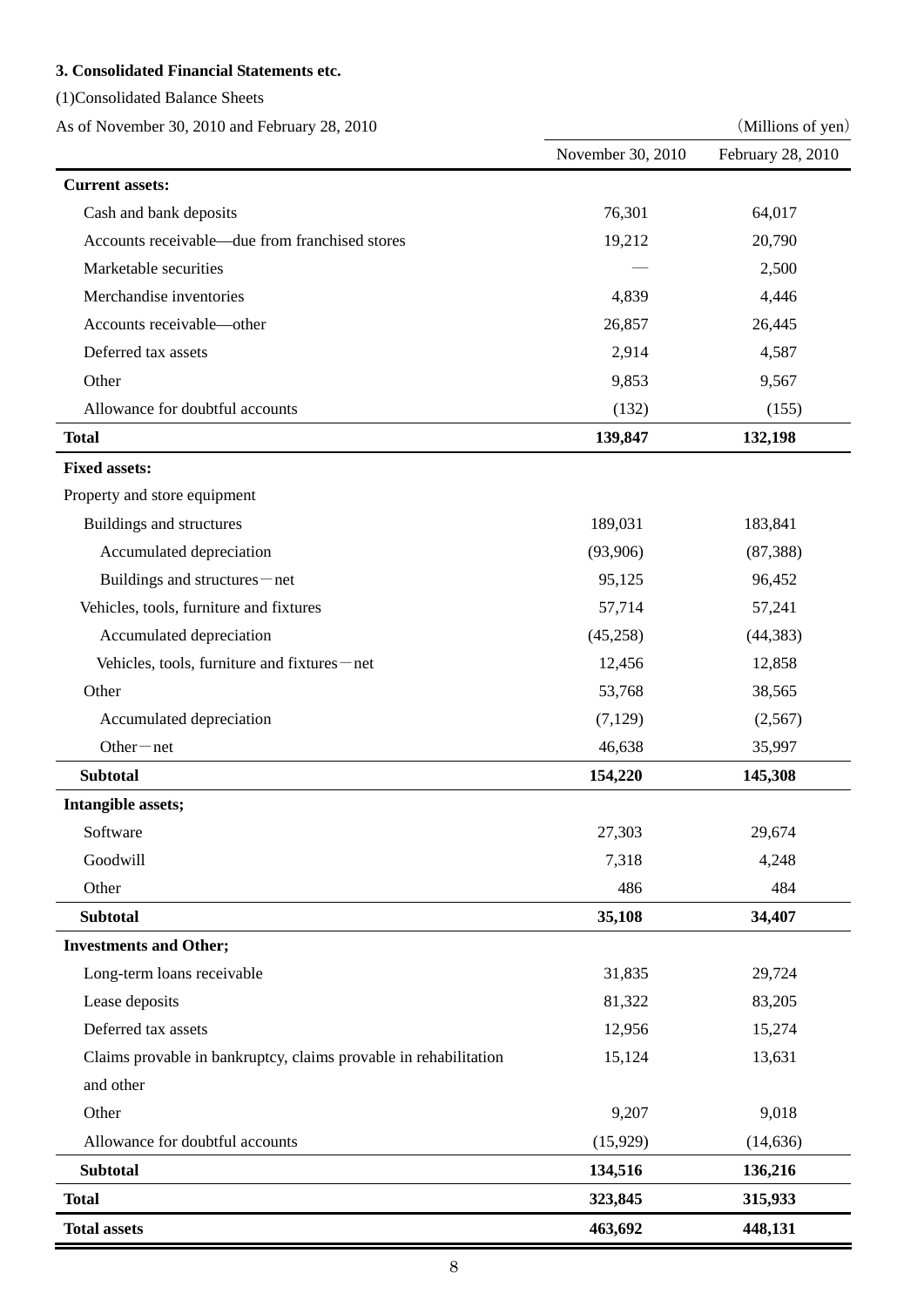|                                                         |                   | (Millions of yen) |
|---------------------------------------------------------|-------------------|-------------------|
|                                                         | November 30, 2010 | February 28, 2010 |
| <b>Current liabilities:</b>                             |                   |                   |
| Accounts payable -trade                                 | 85,703            | 73,189            |
| Accounts payable— due to franchised stores              | 867               | 1,024             |
| Income taxes payable                                    | 5,387             | 9,852             |
| Deposits received                                       | 64,948            | 65,858            |
| Accrued employees' bonuses                              | 1,490             | 2,789             |
| Provision for use of points granted                     | 1,025             | 2,097             |
| Other                                                   | 27,605            | 29,684            |
| <b>Total</b>                                            | 187,027           | 184,496           |
| <b>Long-term Liabilities;</b>                           |                   |                   |
| Allowance for employees' retirement benefits            | 6,962             | 6,206             |
| Allowance for retirement benefits to executive officers | 215               | 217               |
| and corporate auditors                                  |                   |                   |
| Deposits received from franchisees and lessees          | 37,922            | 38,710            |
| Other                                                   | 27,878            | 20,365            |
| <b>Total</b>                                            | 72,978            | 65,499            |
| <b>Total Liabilities</b>                                | 260,005           | 249,996           |
| Owners' equity;                                         |                   |                   |
| Common stock                                            | 58,506            | 58,506            |
| Capital surplus                                         | 47,696            | 41,520            |
| Retained earnings                                       | 95,011            | 94,171            |
| Treasury stock                                          | (1,691)           | (1,713)           |
| <b>Total Owners' equity</b>                             | 199,522           | 192,485           |
| Valuation and translation adjustments;                  |                   |                   |
| Net unrealized gain on available-for-sale securities    | 3                 | 14                |
| Land revaluation difference                             | (634)             | (634)             |
| Foreign currency translation adjustments                | 16                | 65                |
| Valuation and translation adjustments                   | (614)             | (554)             |
| <b>Stock acquisition rights</b>                         | 354               | 346               |
| <b>Minority interests</b>                               | 4,424             | 5,858             |
| <b>Total net assets</b>                                 | 203,687           | 198,135           |
| <b>Total Liabilities and total net assets</b>           | 463,692           | 448,131           |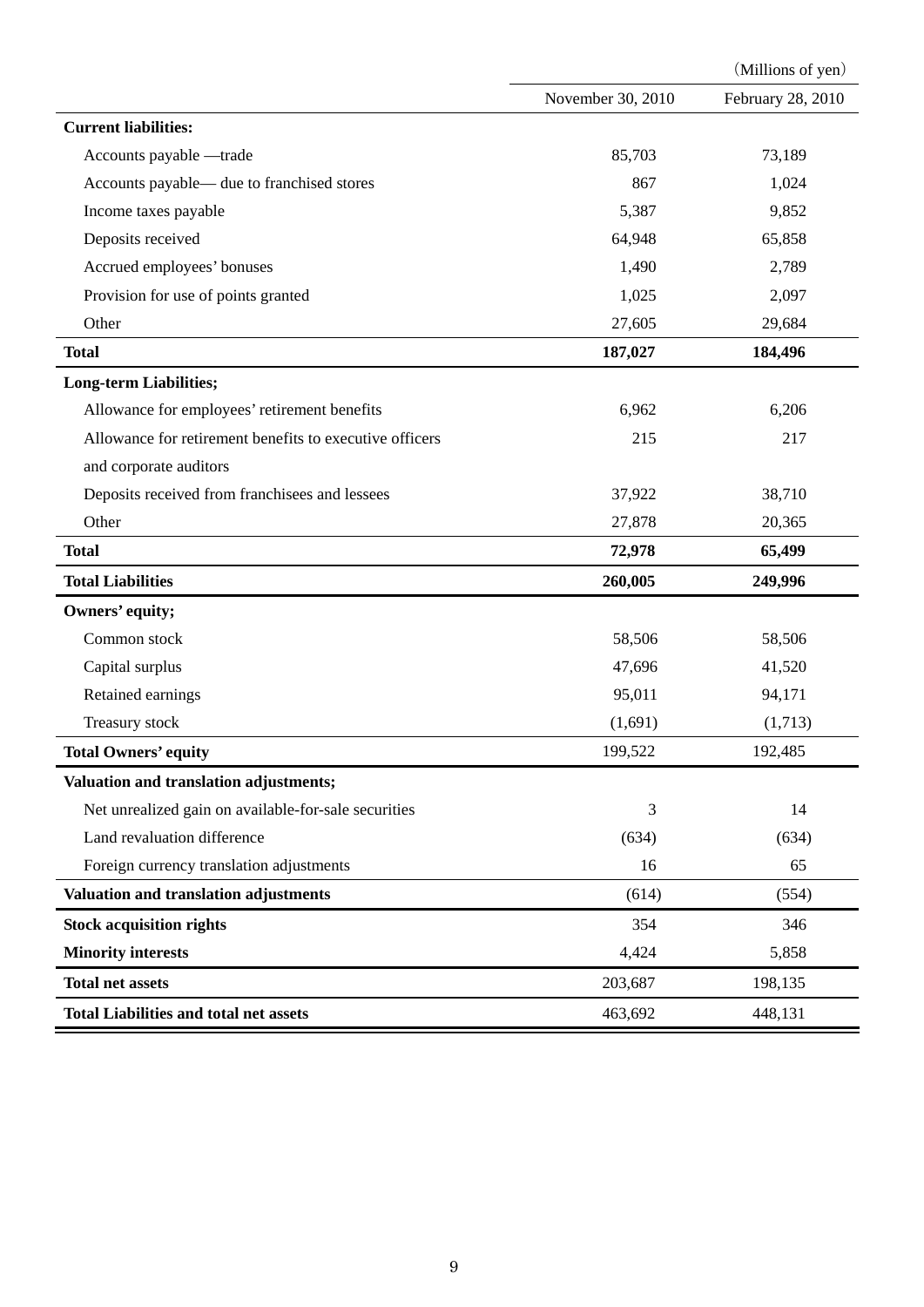# (2) Consolidated Statements of Income

For the third quarter of the fiscal year ending February 28, 2010 and 2011 (March 1, 2010 – November 30, 2010)

(Millions of yen)

|                                                   | November 30, 2009 | November 30, 2010 |
|---------------------------------------------------|-------------------|-------------------|
| <b>Operating revenues</b>                         | 178,559           | 188,198           |
| Franchise commission from franchised stores       | 142,635           | 149,651           |
| Other                                             | 35,924            | 38,546            |
| Net sales                                         | 161,096           | 142,942           |
| <b>Total operating revenues</b>                   | 339,656           | 331,141           |
| Cost of goods sold                                | 119,744           | 105,980           |
| <b>Operating gross profit</b>                     | 219,911           | 225,161           |
| Selling, general and administrative expenses      | 175,910           | 179,240           |
| <b>Operating profit</b>                           | 44,001            | 45,920            |
| Non – operating income and expenses;              |                   |                   |
| Non - operating income;                           | 1,199             | 1,301             |
| Interest received                                 | 521               | 493               |
| Equity in earnings of affiliates                  |                   | 228               |
| Compensation income                               | 308               | 196               |
| Other                                             | 369               | 383               |
| Non - operating expenses;                         | 1,765             | 1,934             |
| Interest expense                                  | 228               | 706               |
| Loss on cancellation of store lease               | 1,079             | 959               |
| Other                                             | 457               | 268               |
| <b>Recurring profit</b>                           | 43,435            | 45,287            |
| <b>Extraordinary income and loss;</b>             |                   |                   |
| <b>Extraordinary income;</b>                      | 655               | $\mathbf{1}$      |
| Gain on sales of noncurrent assets                | 27                |                   |
| Gain on change in equity                          | 625               |                   |
| Gain on sales of investment in securities         |                   | 1                 |
| Other                                             | 2                 |                   |
| <b>Extraordinary loss;</b>                        | 9,816             | 8,363             |
| Loss on retirement of noncurrent assets           | 2,627             | 2,229             |
| Loss on sales of noncurrent assets                |                   | 1,284             |
| Loss on impairment of long-lived assets           | 2,394             | 4,311             |
| Allowance for doubtful accounts                   | 4,120             |                   |
| Other                                             | 674               | 537               |
| Income before income taxes and minority interests | 34,273            | 36,925            |
| Income taxes;                                     | 14,303            | 15,489            |
| Income taxes - current                            | 15,484            | 11,497            |
| Deferred income taxes                             | (1,180)           | 3,991             |
| Minority interests in net profit                  | 164               | 646               |
| Net profit                                        | 19,805            | 20,789            |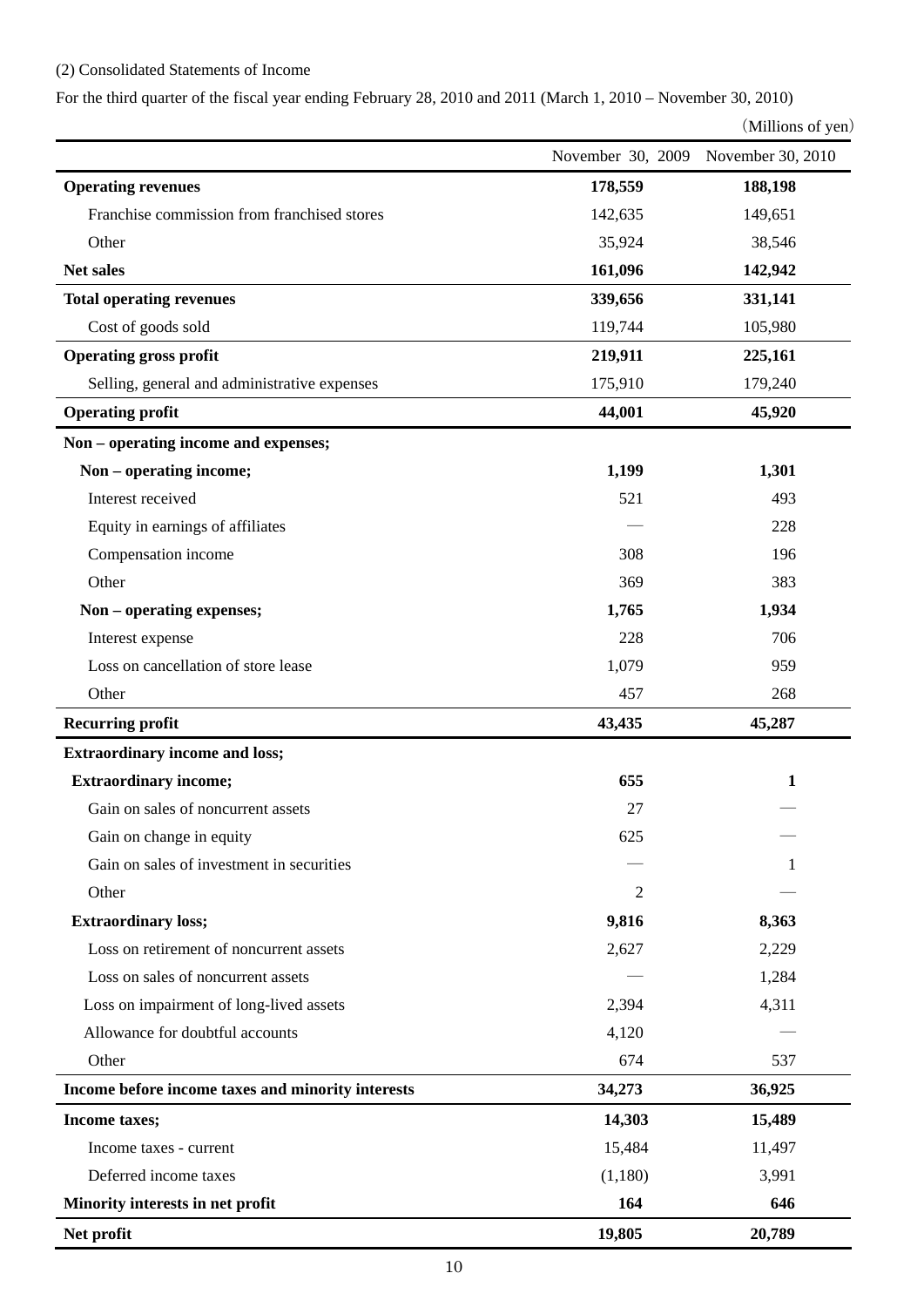# (3)Consolidated Statements of Cash Flows

For the third quarter of the fiscal year ending February 28, 2010 and 2011 (March 1, 2010-November 30, 2010)

(Millions of yen)

|                                                                        | November 30, 2009 November 30, 2010 |           |
|------------------------------------------------------------------------|-------------------------------------|-----------|
| Operating activities;                                                  |                                     |           |
| Income before income taxes                                             | 34,273                              | 36,925    |
| Depreciation and amortization                                          | 19,021                              | 24,148    |
| Increase (decrease) in provision for allowance for retirement benefits | 880                                 | 755       |
| to employees                                                           |                                     |           |
| Interest received                                                      | (521)                               | (493)     |
| Interest expense                                                       | 228                                 | 706       |
| Loss on impairment of long-lived assets                                | 2,394                               | 4,311     |
| Loss on retirement of noncurrent assets                                | 1,535                               | 1,379     |
| Other-net                                                              | 3,470                               | (619)     |
| Decrease (increase) in accounts receivable due from franchised stores  | 5,920                               | 1,578     |
| Decrease (increase) in accounts receivable – other                     | 3,680                               | (416)     |
| Increase (decrease) in accounts payable—trade and due to franchised    | 4,553                               | 12,357    |
| stores                                                                 |                                     |           |
| Increase (decrease) in accounts payable—other                          | (11, 144)                           | (7,019)   |
| Increase (decrease) in deposits received                               | 2,267                               | (910)     |
| Increase (decrease) in guarantee deposits received from franchisee     | (3,073)                             | (788)     |
| and lessees                                                            |                                     |           |
| Other-net                                                              | (4,929)                             | 2,167     |
| <b>Subtotal</b>                                                        | 58,555                              | 74,082    |
| Interest income received                                               | 520                                 | 496       |
| Interest expenses paid                                                 | (229)                               | (706)     |
| Income taxes paid                                                      | (17, 977)                           | (16,078)  |
| Net cash flows provided by operating activities                        | 40,868                              | 57,794    |
| Investing activities;                                                  |                                     |           |
| Payments into time deposits                                            | (6,080)                             | (23,000)  |
| Proceeds from withdrawal of time deposits                              | 1,500                               | 15,500    |
| Payment for purchase of marketable securities                          | (2,799)                             |           |
| Proceeds from redemption of marketable securities                      | 4,100                               | 2,500     |
| Proceeds from purchase of investments in subsidiaries resulting in     |                                     | 455       |
| change in scope of consolidation                                       |                                     |           |
| Payment for acquisition of property and store equipment                | (18,672)                            | (15, 845) |
| Payment for acquisition of intangible fixed assets                     | (7,256)                             | (5,280)   |
| Purchase of stocks of subsidiaries and affiliates                      | (110)                               |           |
| Other $-$ net                                                          | (1,729)                             | (798)     |
| Net cash used in investing activities                                  | (31, 048)                           | (26, 468) |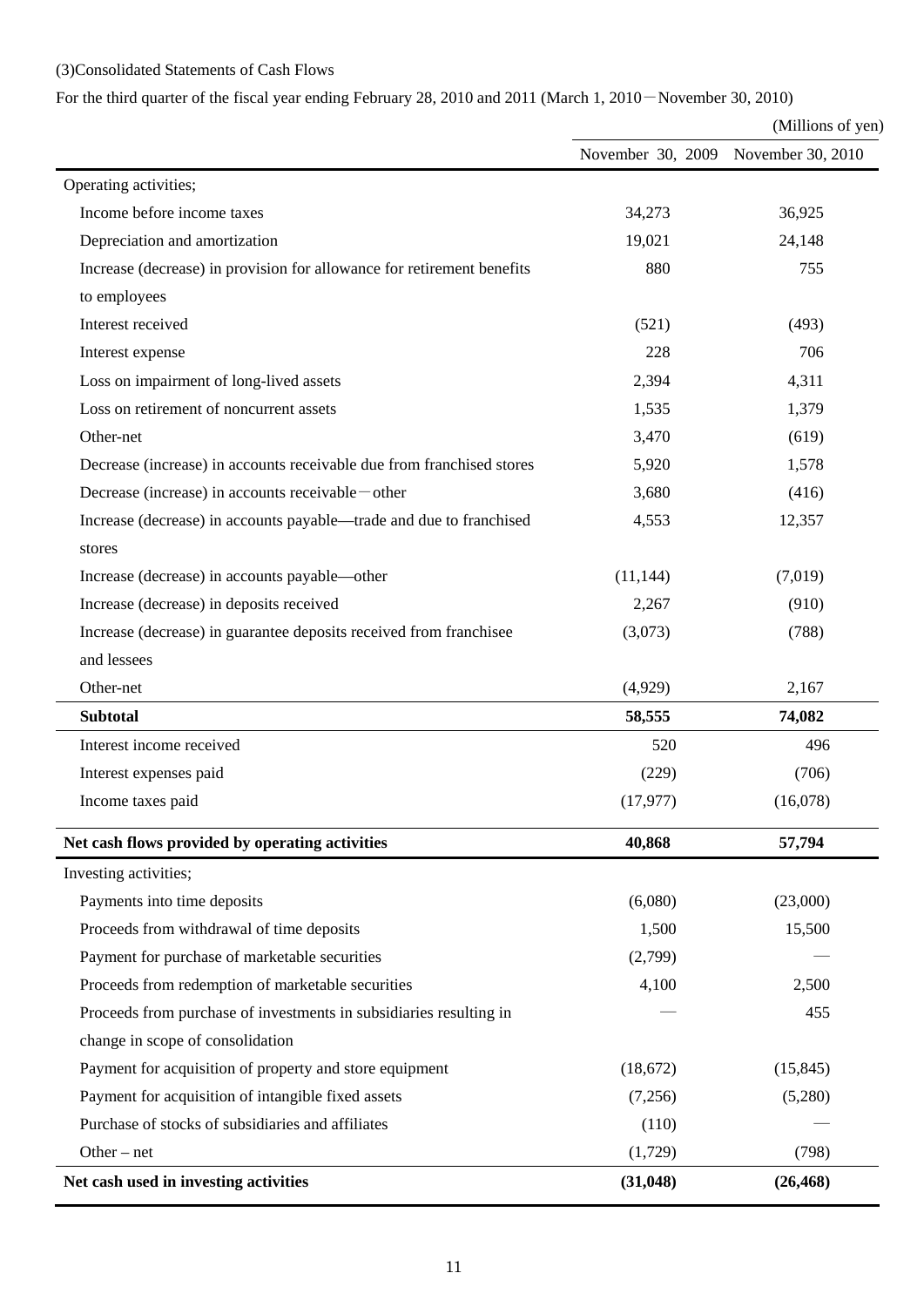| Financing activities;                                       |           |           |
|-------------------------------------------------------------|-----------|-----------|
| Repayment of long-term loans payable                        | (1,968)   |           |
| Repayments of lease obligations                             | (4,233)   | (6, 543)  |
| Cash dividends paid                                         | (15,866)  | (16, 422) |
| Purchase of treasury stock                                  |           | (3,507)   |
| Other                                                       | (217)     | (55)      |
| Net cash used in financing activities                       | (22, 286) | (26, 528) |
| Effect of exchange rate change on cash and cash equivalents |           | (12)      |
| Net increase (decrease) in cash and cash equivalents        | (12, 466) | 4,784     |
| Cash and cash equivalents, beginning of period              | 83,981    | 54,843    |
| Cash and cash equivalents at end of period                  | 71,515    | 59,627    |